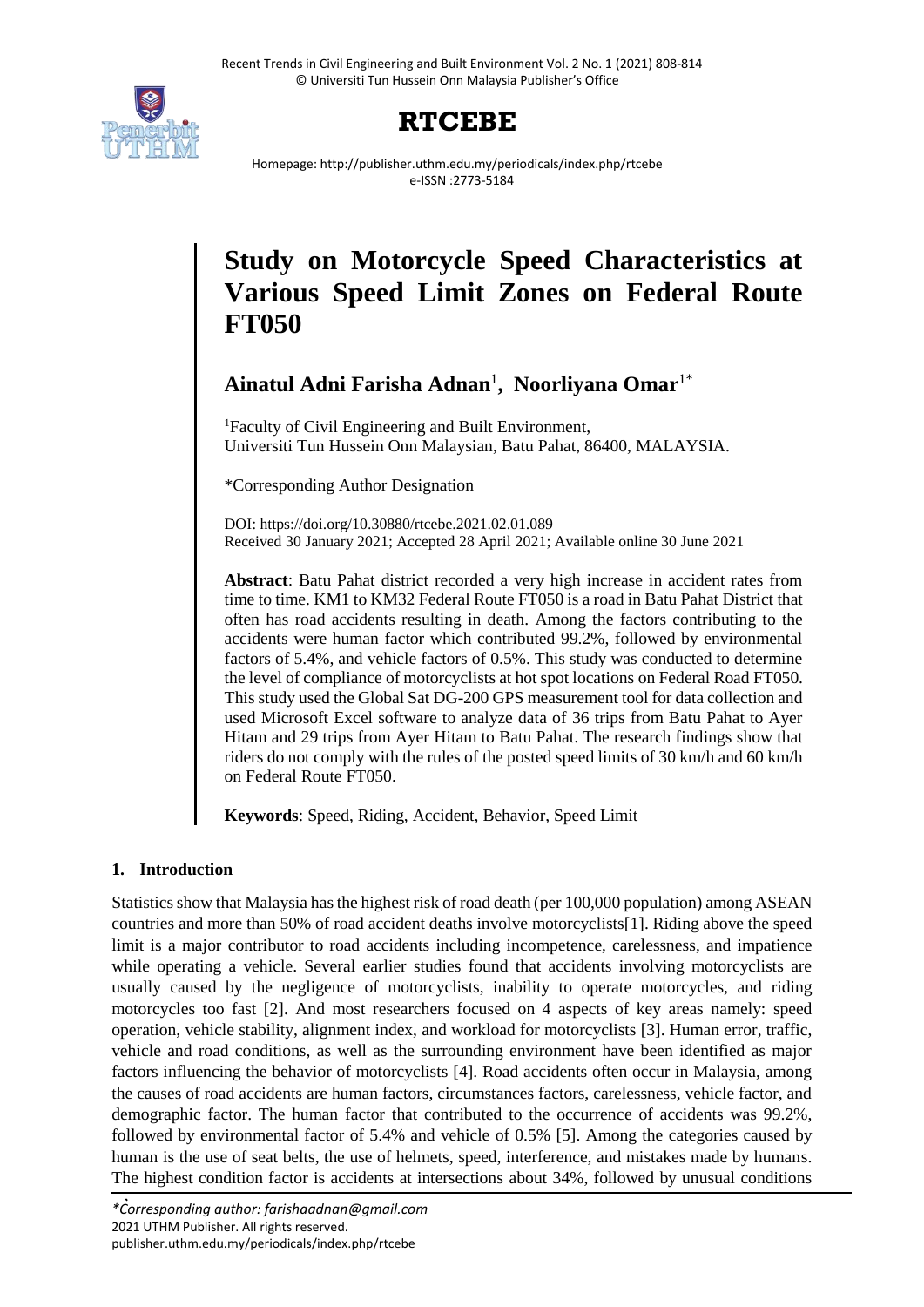passing through the area of 23% [6]. Road users who are not used to using the road can also cause road accidents such as turning left or right, wrong lane, and wrong intersection.

Carelessness is a common attitude among motorcyclists that causes accidents. Carelessness occurs due to accidental and unintentional situations. Bad practices that are often done by motorcycle users are; take off helmet while riding a motorcycle, do not wear a helmet when there is no enforcement, and ride fast [7]. Road geometry also affects the speed of motorcycle users. Speed will be affected by the shape of the road surface where the velocity will increase if there are no obstacles along the route [8]. Motorcyclists who ride above speed limit have an advantage in the possibility of getting involved in an accident. Motorcyclists riding over the high-speed limit and unsafe will have a higher probability of getting involved in a road accident. [9].

#### **2. Materials and Methods**

Determine the level of compliance of motorcyclists with the speed limit at the designated location, namely Sekolah Kebangsaan Bukit Soga, Sekolah Menengah Kebangsaan Seri Gading, Hospital Pantai, and Balai Bomba Ayer Hitam (Refer Table 1). The study was conducted at several locations at KM1- KM32 Federal Road FT050. Data collection was done according to the conditions, time, weather conditions, and conditions of the study area. The selected study time is beyond peak hours to obtain free-flow data.

The time taken was at 10.00 am on a working day for two weeks. The average journey time of a motorcycle from Batu Pahat to Ayer Hitam and Ayer Hitam to Batu Pahat is between 30 minutes to 35 minutes. The quality analysis data that was successfully collected was 131,226 observations was, the number of motorcyclists from Batu Pahat to Ayer Hitam was 36 trips and from Ayer Hitam to Batu Pahat was 29 trips. Location for study is Federal Route FT050 (Figure 1). GPS from the GLOBATSAT DG-200 model is used as a tool to record the actual data (Figure 2). This device is placed on the motorcycle to make it easier for GPS to get signals and record information of latitude, longitude, speed, date, and time at every 1-second interval of motorcycle movement. The analysis test used is 2 sample T-Test Analysis.

| Speed                    | Location                                | Latitude | Longitude |
|--------------------------|-----------------------------------------|----------|-----------|
| $30 \text{ km}/\text{i}$ | Sekolah Kebangsaan Bukit Soga           | 1.86320  | 102.95565 |
|                          | Sekolah Menengah Kebangsaan Seri Gading | 1.85090  | 103.05034 |
| $60 \text{ km}/\text{i}$ | Hospital Pantai                         | 1.86093  | 102.95114 |
|                          | Balai Bomba Ayer Hitam                  | 1.900409 | 103.16609 |

#### **Table 1: Speed Limit Location**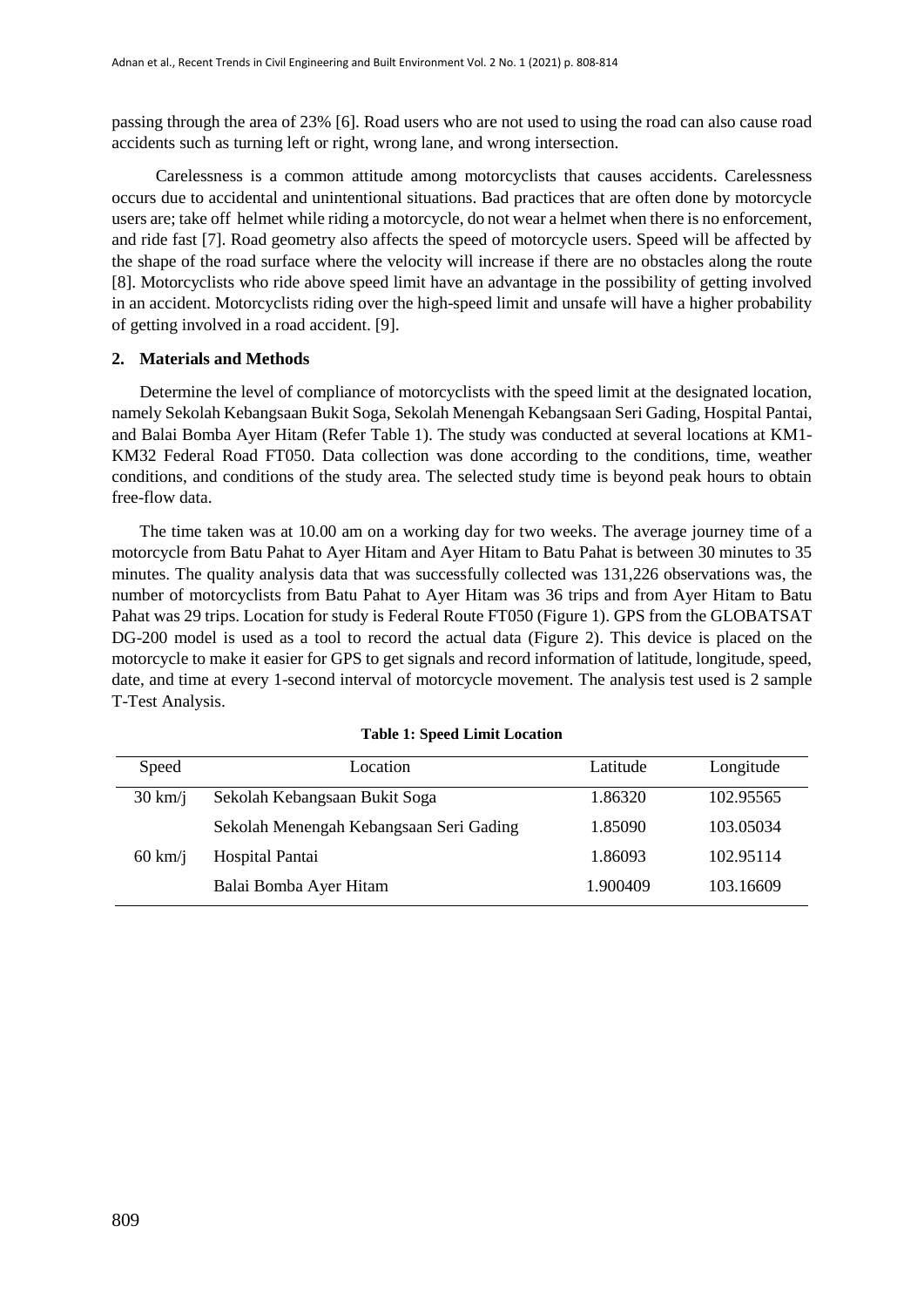

**Figure 1: Study Sites**



**Figure 2: Portable GPS device (DG200)**

### **3. Results and Discussion**

The data collected was used to determine the speed limit. The analysis test was used is 2 Sample T-test to compare the speed population between two locations at both speed limit 30 km/h and 60km/h.

| Soga<br>Mean<br>56.65231481<br>Variance<br>10.46992703<br><b>Observations</b><br>36<br><b>Hypothesized Mean Difference</b><br>$\theta$<br>df<br>68<br>$-26.25189431$<br>t Stat<br>1.30547E-37<br>$P(T \le t)$ one-tail<br>t Critical one-tail<br>1.667572281<br>2.61094E-37<br>$P(T \le t)$ two-tail | Sekolah Menengah       |  |
|------------------------------------------------------------------------------------------------------------------------------------------------------------------------------------------------------------------------------------------------------------------------------------------------------|------------------------|--|
|                                                                                                                                                                                                                                                                                                      | Kebangsaan Seri Gading |  |
|                                                                                                                                                                                                                                                                                                      | 75.10555556            |  |
|                                                                                                                                                                                                                                                                                                      | 7.318047619            |  |
|                                                                                                                                                                                                                                                                                                      | 36                     |  |
|                                                                                                                                                                                                                                                                                                      |                        |  |
|                                                                                                                                                                                                                                                                                                      |                        |  |
|                                                                                                                                                                                                                                                                                                      |                        |  |
|                                                                                                                                                                                                                                                                                                      |                        |  |
|                                                                                                                                                                                                                                                                                                      |                        |  |
|                                                                                                                                                                                                                                                                                                      |                        |  |
| t Critical two-tail<br>1.995468931                                                                                                                                                                                                                                                                   |                        |  |

**Table 2: Comparison Speed between Sekolah Kebangsaan Bukit Soga and Sekolah Menengah Kebangsaan Seri Gading (30 km/h speed limit zone)**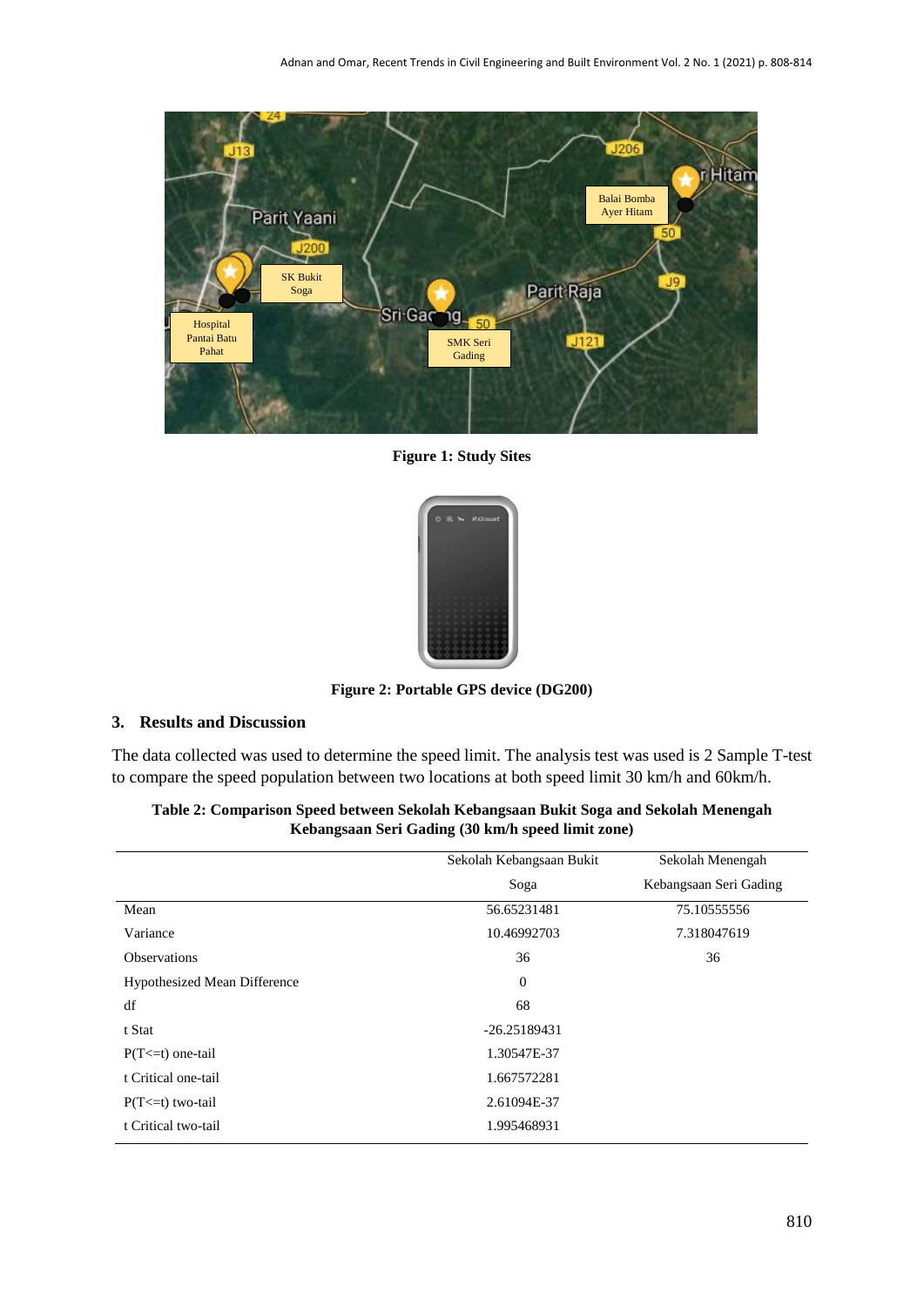#### *Hypothesis:*

#### *Null Hypothesis*: *µ* Sekolah Kebangsaan Bukit Soga = *µ* Sekolah Menengah Kebangsaan Seri Gading *Alternative Hypothesis*: *µ* Sekolah Kebangsaan Bukit Soga ≠ *µ* Sekolah Menengah Kebangsaan Seri Gading

i. **Speed Limit 30 km/h.** Table 2 shows the comparison speed of motorcyclists at Sekolah Kebangsaan Bukit Soga and Sekolah Menengah Kebangsaan Seri Gading. The results for t-Test can be drawn are: *t* Stat  $(26.251) > t$  Critical  $(1.995)$ . Null hypothesis is rejected while Alternative Hypothesis is accepted. Mean speed at Sekolah Kebangsaan Bukit Soga not equal to Sekolah Menengah Kebangsan Seri Gading. Based on the overall results, the motorcyclists at the two schools did not abide with the motorcyclist speed limit rules at the school grounds. The mean speed at Sekolah Menengah Kebangsaan Seri Gading (75.10 km/h) is higher than that mean speed Sekolah Kebangsaan Bukit Soga (56.65 km/h) and the *p value* =  $1.30 > a$  = *0.05*. The average speed indicates the mean difference (75.10-56.65) is insignificant which 18.45. Based on observations, there is a crosswalk bridge at Sekolah Menengah Kebangsaan Seri Gading. While before passing through Sekolah Kebangsaan Bukit Soga area there is a traffic light. The speed at Sekolah Menengah Kebangsaan Bukit Soga is reduced. The difference in street furniture in each area may significantly affects the speed in the school area. Figure 3 shows before entering the school area, there have traffic lights and speed limit signage in front of the Sekolah Kebangsaan Bukit Soga. Figure 4 shows there have intersection signage and Crosswalk Bridge in front of Sekolah Menengah Kebangsaan Seri Gading.



**Figure 3: Signage and Road Facilities at Sekolah Kebangsaan Bukit Soga**



**Figure 4: Signage and Road Facilities at Sekolah Menengah Kebangsaan Seri Gading**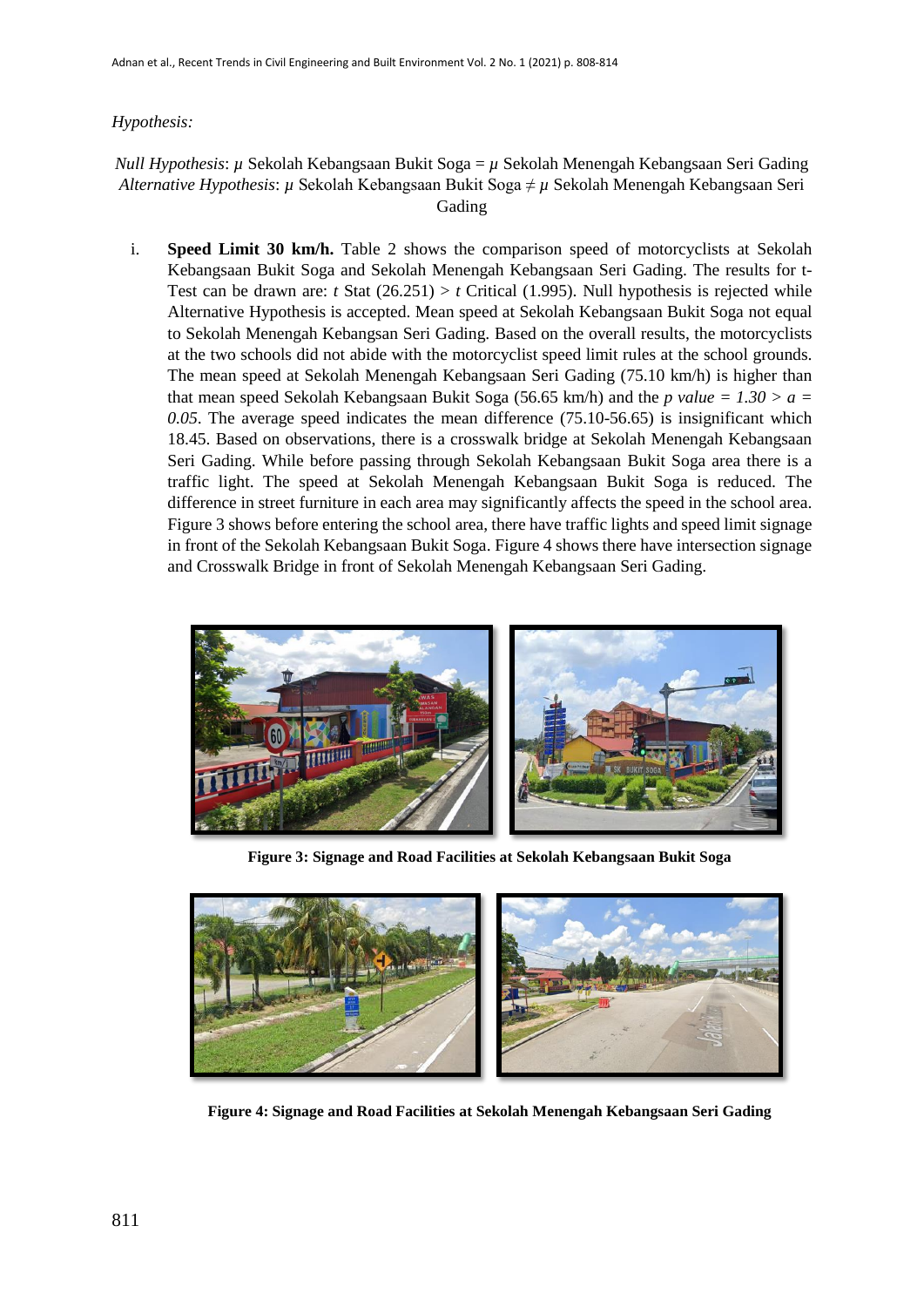|                                     | Hospital Pantai | Balai Bomba Ayer Hitam |
|-------------------------------------|-----------------|------------------------|
| Mean                                | 49.22320408     | 73.5                   |
| Variance                            | 229.1389498     | 20.42617647            |
| Observations                        | 35              | 35                     |
| <b>Hypothesized Mean Difference</b> | $\mathbf{0}$    |                        |
| df                                  | 40              |                        |
| t Stat                              | -9.09145599     |                        |
| $P(T \le t)$ one-tail               | 1.39806E-11     |                        |
| t Critical one-tail                 | 1.683851013     |                        |
| $P(T \le t)$ two-tail               | 2.79612E-11     |                        |
| t Critical two-tail                 | 2.02107539      |                        |

**Table 3: Comparison Speed between Hospital Pantai and Balai Bomba Ayer Hitam (60 km/h speed limit zone)**

*Hypothesis:*

#### *Null Hypothesis:*  $\mu$  Hospital Pantai =  $\mu$  Balai Bomba Ayer Hitam *Alternative Hypothesis: µ* Hospital Pantai *≠ µ* Balai Bomba Ayer Hitam

ii. **Speed Limit 60 km/h.** Table 3 shows the comparison speed of motorcyclists at Hospital Pantai and Balai Bomba Ayer Hitam. The results for t-Test can be drawn are: *t*- Stat (9.091) > *t*-Critical (2.021). Null Hypothesis is rejected while Alternative Hypothesis is accepted. Mean velocity at Hospital Pantai not equal to Balai Bomba Ayer Hitam. Based on the overall results, the motorcyclists riding around the hospital comply with the speed limit rules with a mean of 49 km/h compared to the riders riding passing the fire station with a mean of 73.5 km/h and the *p value* =  $1.39 > a = 0.05$ . The average speed indicates the mean difference (73.5-49.22) is insignificant which 24.28 is. This results explain, motorcyclist's speed are at significant differences between the hospital area and the fire station area. Based on the observations, there are traffic lights in the hospital area and this can give a clear picture that the motorcyclists to slows down the speed of the hospital area while the alignment of the road in the fire station area is straight without interference from such as traffic lights and intersections. The differences in road furniture and the alignment of the road in each area significantly affect the speed at the speed limit area. Figure 5 shows the signage in front of Hospital Pantai and Balai Bomba Ayer Hitam.



**Figure 5: Signage at Hospital Pantai dan Balai Bomba Ayer Hitam**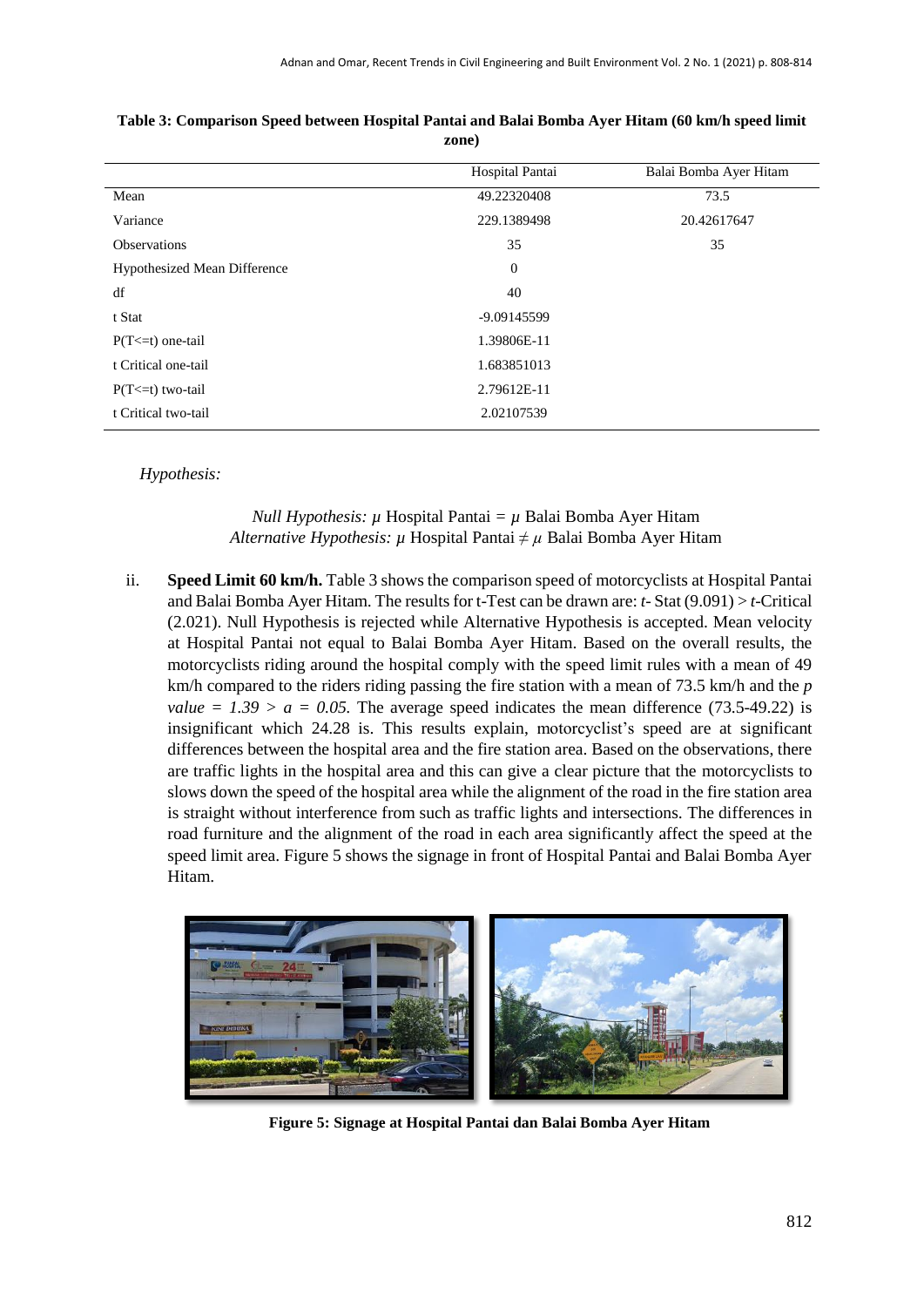#### **4. Conclusion**

Most motorcyclists do not comply with the rules of the road i.e. riding a motorcycle above the speed limit in a particular area. The speed limit on federal roads is 90 km/h but the speed limit will automatically go down if it passes through urban areas, towns, and housing to avoid road accidents. The speed limit will be reduced to 30 km/h up to 60 km/h. But the attitude of users who still do not care about the importance of the use of signage is the reason that the attitude of compliance of road users should be worried. Socio-economic characteristics can influence road users by adding information and traffic signs because there are differences in the way road users when looking at changing conditions and there is more information [10].

A comparison study between two schools with a speed limit zone of 30 km/h had been carried out, Sekolah Kebangsaan Bukit Soga and Sekolah Menengah Kebangsaan Seri Gading. Mean speed value at Sekolah Kebangsaan Bukit Soga is 56.65 km/h and mean speed value at Sekolah Menengah Kebangsaan Seri Gading is 75.10 km/h. Sekolah Menengah Kebangsaan Seri Gading, has Crosswalk Bridge while Sekolah Kebangsaan Bukit Soga does not have a crosswalk bridge. Crosswalk bridge can eliminate conflicts between vehicles and pedestrians, which will result in disrupted traffic flow [11]. Therefore, the speed at the Sekolah Menengah Kebangsaan Seri Gading area changes to avoid traffic disruptions. From the perspective of human behavior, road users know the speed limit in the school zone and agree to the installation of speed limit signage. However, their behavior on the road is contrary to the ideal speed limit environment and cannot comply with the speed limit of 30km/h in the school zone [12].

A comparison study between Hospital Pantai and Balai Bomba Ayer Hitam with a speed limit zone of 60 km/h showed the road alignment at Balai Bomba Ayer Hitam is a straight without any traffic disturbances such as traffic lights compared to the road at the Hospital. The speed at the curved segment is lower than the straight segment, and the average speed gap between the straight segment and the curved segment becomes larger with increasing visibility [13]. On average, motorcyclists speed are faster on a straight open road, followed by a straight road in bad weather, a curved open road, a straight road in bad weather, a straight road in the dark, and, finally, a closed bend road [14]. Finding of this study showed that motorcyclist speed influenced by road geometry.

#### **Acknowledgement**

Special acknowledgement to the Faculty of Civil Engineering and Built Environment, Universiti Tun Hussein Onn Malaysia (UTHM) for providing the technical support and facilities.

#### **References**

- [1] Z. Sultan, N. I. Ngadiman, F. D. A. Kadir, N. F. Roslan, and M. Moeinaddini, "Factor analysis of motorcycle crashes in Malaysia," *Plan. Malaysia*, vol. 4, no. Special Issue 4, pp. 135–146, 2016, doi: 10.21837/pmjournal.v14.i4.154.
- [2] T. R. Jaafar, M. F. Mustafa, S. Kemin, and R. Kasiran, "Kemalangan Jalan Raya: Analisis Data Membabitkan Pengguna Motosikal," *J. Teknol.*, vol. 38, no. 1, 2003, doi: 10.11113/jt.v38.485.
- [3] F. J. Camacho-Torregrosa, A. M. Pérez-Zuriaga, J. M. Campoy-Ungría, and A. García-García, "New geometric design consistency model based on operating speed profiles for road safety evaluation," *Accid. Anal. Prev.*, vol. 61, pp. 33–42, 2013, doi: 10.1016/j.aap.2012.10.001.
- [4] R. Asih and A. Soemitro, "Accident Analysis Assessment To the Accident Influence," *Proc. Estern Asia Soc. Transp. Stud.*, vol. 5, pp. 2091–2105, 2005.
- [5] E. K. Adanu and S. Jones, "Effects of Human-Centered Factors on Crash Injury Severities," vol. 2017, 2017.